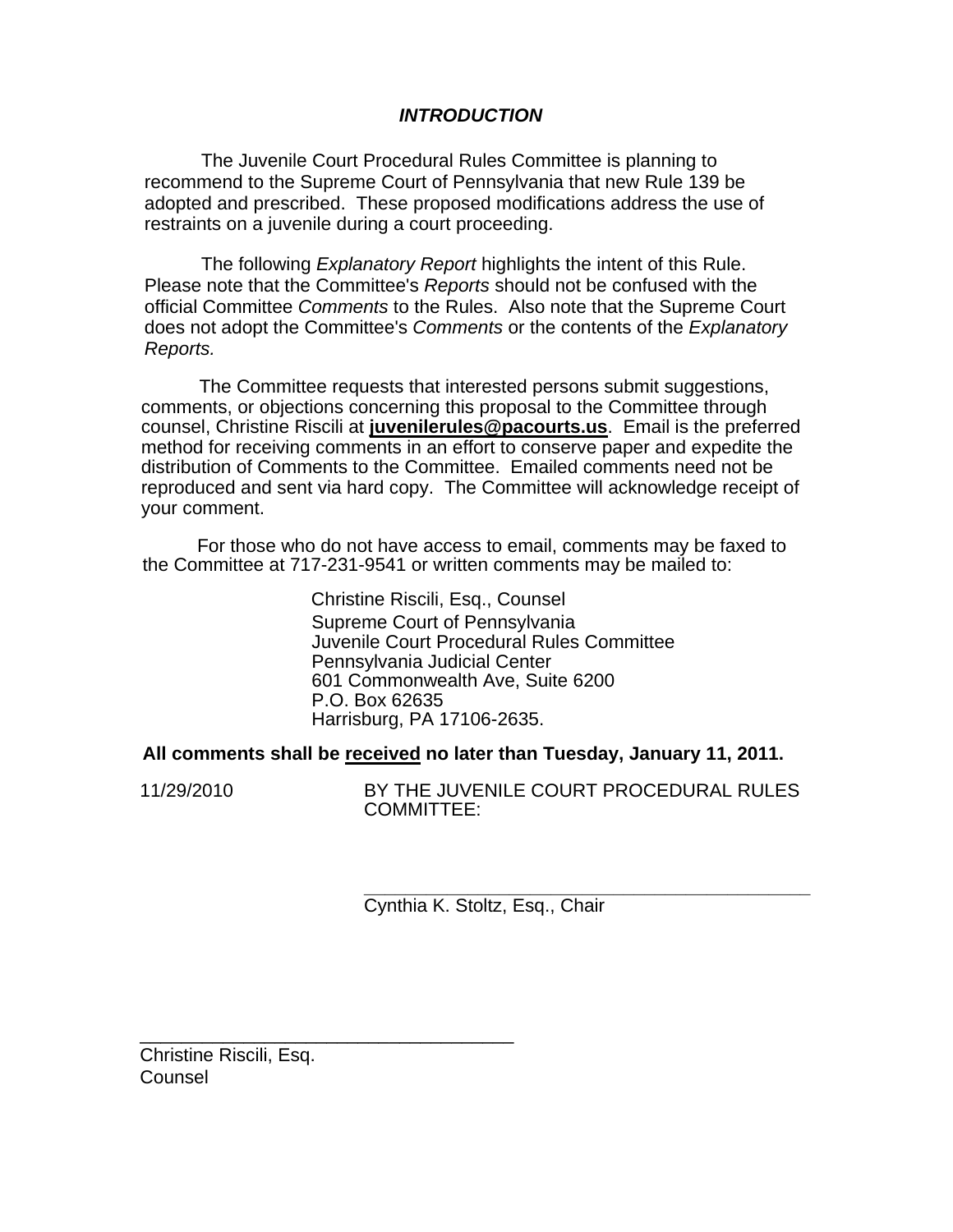## **EXPLANATORY REPORT**

The purpose of this Rule is to eliminate shackling during a court proceeding in almost every case. Only in the few extreme cases should such restraints be utilized.

The Committee considered this issue in light of the Report from the Interbranch Commission on Juvenile Justice (ICJJ). In the ICJJ's Report, the Commission asked the Juvenile Justice Delinquency Prevention Committee of the Pennsylvania Commission on Crime and Delinquency to perform a study to reduce and if possible eliminate shackling in Pennsylvania's juvenile courtrooms. (p. 54 of Report).

The Committee believes it is appropriate to address the use of restraints in the courtroom and to limit the use of such restraints by Rule of Court, especially in those cases where the juvenile does not pose a risk. The Committee wanted to ensure that the routine use of excessive restraints is discouraged because it is contrary to philosophy of balanced and restorative justice and undermines the goals of providing treatment, supervision, and rehabilitation to juveniles. However, there are some circumstances when juveniles should be restrained to protect themselves and others and to maintain security in the courtroom.

Pursuant to paragraph (B)(1), restraints may be used if it is determined that they are necessary to prevent: 1) harm to the juvenile or another person; 2) disruptive courtroom behavior; or 3) the juvenile from fleeing. In all three circumstances, there should be evidence that the juvenile has had a history of such behavior or there are other factors present that make the juvenile very likely to pose a risk.

In addition, paragraph (B)(2) requires the least restrictive restraint to be used if it is determined that restraints are necessary.

It is also important to note that this rule only affects the use of restraints in court proceedings. Sheriffs, probation officers, and other persons providing transportation of juveniles to and from detention facilities, placement facilities, and other locations may be bound by internal procedures and policies, including insurance policies to use restraints during the transportation of juveniles. The use of restraints in those situations is governed by local policies of operation.